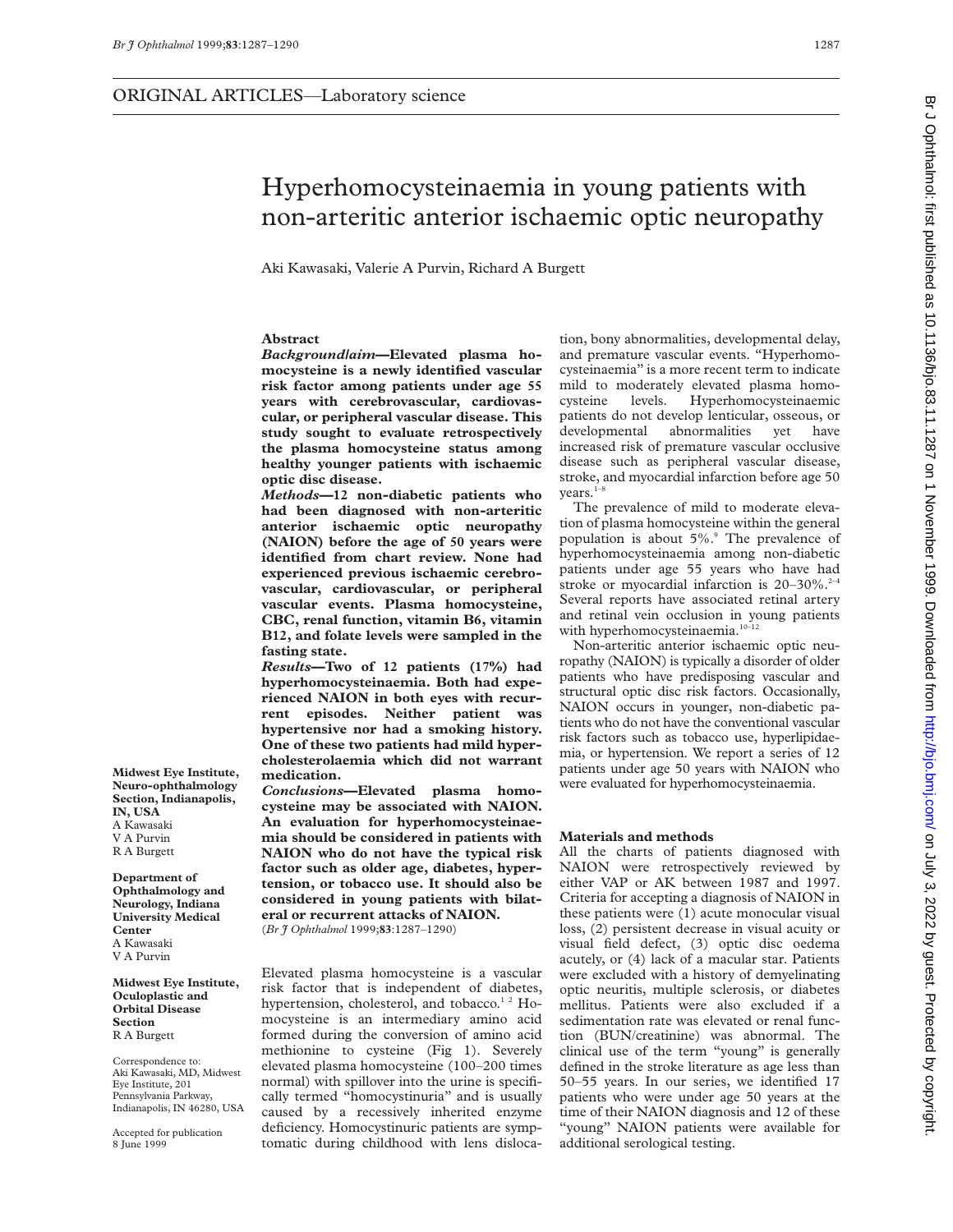*Table 1 Summary of visual data in 12 young patients with non-arteritic anterior ischaemic optic neuropathy*

|                | Age at<br>1st<br><b>AION</b><br>(years) | <b>Involved</b><br>eve | Initial VA | Initial visual field defect<br>of involved eye | Involvement of<br>contralateral<br>eve? | Final VA      |             | Final VF                                                           |                                                          |
|----------------|-----------------------------------------|------------------------|------------|------------------------------------------------|-----------------------------------------|---------------|-------------|--------------------------------------------------------------------|----------------------------------------------------------|
| Patient        |                                         |                        |            |                                                |                                         | RE            | LE          | RE                                                                 | LE                                                       |
| 1              | 48                                      | <b>RE</b>              | 20/20      | Inferior altitudinal                           |                                         | 20/400        | 20/20       | Inferior altitudinal and<br>central scotoma                        | WNL                                                      |
| 2              | 32                                      | <b>RE</b>              | 20/15      | Inferior altitudinal                           |                                         | 20/15         | 20/15       | Inferior altitudinal                                               | <b>WNL</b>                                               |
| 3              | 26                                      | <b>RE</b>              | 20/200     | Inferior altitudinal                           |                                         | 20/200        | 20/20       | Inferior altitudinal and<br>cecocentral scotoma                    | <b>WNL</b>                                               |
| 4              | 44                                      | RE                     | CF         | Central scotoma,<br>nasal loss                 | 7 years later                           | 20/<br>$50-2$ | CF          | Absolute superior<br>altitudinal with relative<br>inferior scotoma | Absolute central scotoma                                 |
| 5              | 37                                      | LE                     | 20/15      | Inferior altitudinal                           |                                         | 20/15         | 20/15       | WNI.                                                               | Inferior altitudinal                                     |
| 6              | 21                                      | <b>RE</b>              | 20/70      | Central scotoma                                | 16 years later<br>and 22 years<br>later | 20/60         | CF OS       | Central scotoma, nasal loss                                        | Temporal island                                          |
| $\overline{7}$ | 23                                      | LE                     | 20/20      | Superior nasal step                            |                                         | 20/15         | 20/20       | <b>WNL</b>                                                         | Superior nasal step                                      |
| 8              | 29                                      | <b>RE</b>              | 20/15      | Inferonasal depression                         | 6 years later                           | 20/15         | $20/25 - 2$ | Inferior altitudinal                                               | Superonasal scotoma,<br>inferior altitudinal             |
| 9              | 42                                      | <b>RE</b>              | 20/20      | Inferior altitudinal<br>scotoma                |                                         | 20/20         | 20/15       | Inferior altitudinal scotoma                                       | <b>WNL</b>                                               |
| 10             | 47                                      | LE                     | CF         | Cecocentral scotoma                            |                                         | 20/15         | 20/50       | Inferonasal depression                                             | Caecocentral scotoma                                     |
| 11             | 39                                      | <b>RE</b>              | 20/20      | Inferior altitudinal                           | 6 Years later                           | 20/20         | 20/20       | Inferior altitudinal                                               | Inferonasal                                              |
| 12             | 45                                      | <b>RE</b>              | 20/20      | Inferior altitudinal                           | 12 years later<br>and 13 years<br>later | 20/20         | 20/30       | Inferior altitudinal                                               | Inferior altitudinal,<br>superior paracentral<br>scotoma |

*Table 2 Summary of laboratory values in 12 young patients with non-arteritic anterior ischaemic optic neuropathy*

| Patient         | <b>BUN/</b><br>Creat | Haematocrit<br>(%) | Serum folate<br>$(1.5-20.6$ ng/ml) | RBC folate<br>$(95 - 570$ ng/ml) | $B_{\kappa}$<br>(reference range in ng/ml) | $B_{12}$<br>$(211 - 911pg/ml)$ | Homocysteine<br>(reference range in $\mu$ mol/l) |
|-----------------|----------------------|--------------------|------------------------------------|----------------------------------|--------------------------------------------|--------------------------------|--------------------------------------------------|
| $1+$            | 9/1.0                | 44.9               | 2.8                                | 169                              | $14.6(12.7-34.3)$                          | $204*$                         | $15.9(7-22)$                                     |
| 2 <sub>1</sub>  | 18/1.0               | 48.6               | 7.7                                | 459                              | $15.6(7-52)$                               | 467                            | $7.2(7-22)$                                      |
| $3+$            | 9/0.7                | 37.5               | 5.7                                | 147                              | $8.2(2-26)$                                | 333                            | $10.2(7-22)$                                     |
| 4 <sub>1</sub>  | 10/0.8               | 44.2               | 7.0                                | 191                              | $6.6(2-26)$                                | 441                            | $8.8(7-22)$                                      |
| $5+$            | 15/1.3               | 45.2               | 7.5                                | 279                              | $32(7-52)$                                 | 347                            | $13.5(7-22)$                                     |
| 6†              |                      | 41.3               | 10.1                               | 403                              | $5.2*(12.7-34.3)$                          | 428                            | $5.7(7-22)$                                      |
| $7+$            | 17/1.0               | 45.3               | 10.0                               | 461                              | $17.8(7-52)$                               | 616                            | $6.9(7-22)$                                      |
| 8 <sub>1</sub>  |                      |                    |                                    |                                  | $7.4(7-52)$                                | 521                            | $9.9(7-22)$                                      |
| $9+$            |                      |                    |                                    | 604                              |                                            | 512                            | $9.3(7-22)$                                      |
| 10‡             |                      | 39.9               |                                    |                                  |                                            |                                | $13.0(2.8-13.5)$                                 |
| 11 <sup>‡</sup> | 14/1.1               | 46.5               | 3.6                                | 249                              | $10.5(7-52)$                               | 282                            | $29.5*(2.8-13.5)$                                |
| 12‡             |                      | 43.0               |                                    |                                  |                                            |                                | $16.1*$ (2.8-13.5)                               |

\*Indicates abnormal value. †Data from Corning Nichols Institute, San Juan Capistrano, CA, USA. ‡Data from Quest Diagnostics, San Juan Capistrano, CA, USA.

All 12 patients were evaluated for a fasting plasma homocysteine level using automated high performance liquid chromatography. However, patients 10, 11, and 12 were tested with a different assay kit so the normative reference range given in Table 2 is different. As there is no international standardisation of a normal range of plasma homocysteine, each reference range is established individually by the assay manufacturer. Ten patients had B12 level and haematocrit determination. Nine patients had B6, serum folate, and RBC folate determinations. Blood samples were collected in the fasting state and all tests were performed from a single blood sample per patient. Three of the 12 patients were tested within 1 month of visual loss. None of the patients was taking vitamin supplements, folate, or medications known to influence plasma homocysteine levels.

## **Results**

There were 10 men and two women. The age at onset of the first episode of NAION ranged from 21 to 47 years. No patient had a recurrence in the first involved eye. NAION was eventually diagnosed in the contralateral eye in five patients (40%) over a 6–16 year period (patients 4, 6, 8, 11, 12). We additionally documented recurrent episodes in two of these five patients (6,12). Patient 3 reported

transient altitudinal visual loss of the previously uninvolved eye lasting 30 minutes.

At time of first diagnosis of NAION, two patients (10, 11) demonstrated optic disc pallor, inferonasal visual field depression, and normal visual acuity in the uninvolved eye without a history of visual loss. If we considered this constellation of findings to represent a subclinical episode of NAION in these two patients, then six of 12 patients (50%) had bilateral NAION and three of 12 patients (25%) had recurrent episodes (patients 6, 11, 12).

Also at the time of first diagnosis of NAION, cup to disc ratio in the contralateral, uninvolved eye was estimated in six patients (patients 1, 2, 3, 4, 7, 9). Three had cup to disc ratio of 0.0, two had 0.1, and one had 0.2. The visual data of all 12 patients are summarised in Table 1.

Other vascular risk factors were noted. Patient 6 was a known hypertensive under treatment before NAION, while patient 7 was diagnosed with hypertension during his NAION evaluation. Patients 4, 6, 7, and 12 had mild hypercholesterolaemia (212–284 mg/ dl) not requiring medication. Patients 4 and 10 were smokers. Patient 5 had ankylosing spondylitis that was in remission at the time of his NAION. Patient 9 had elevation of angiotensin converting enzyme with normal lysozyme, chest radiography, lung gallium scan, head and orbit magnetic resonance imaging.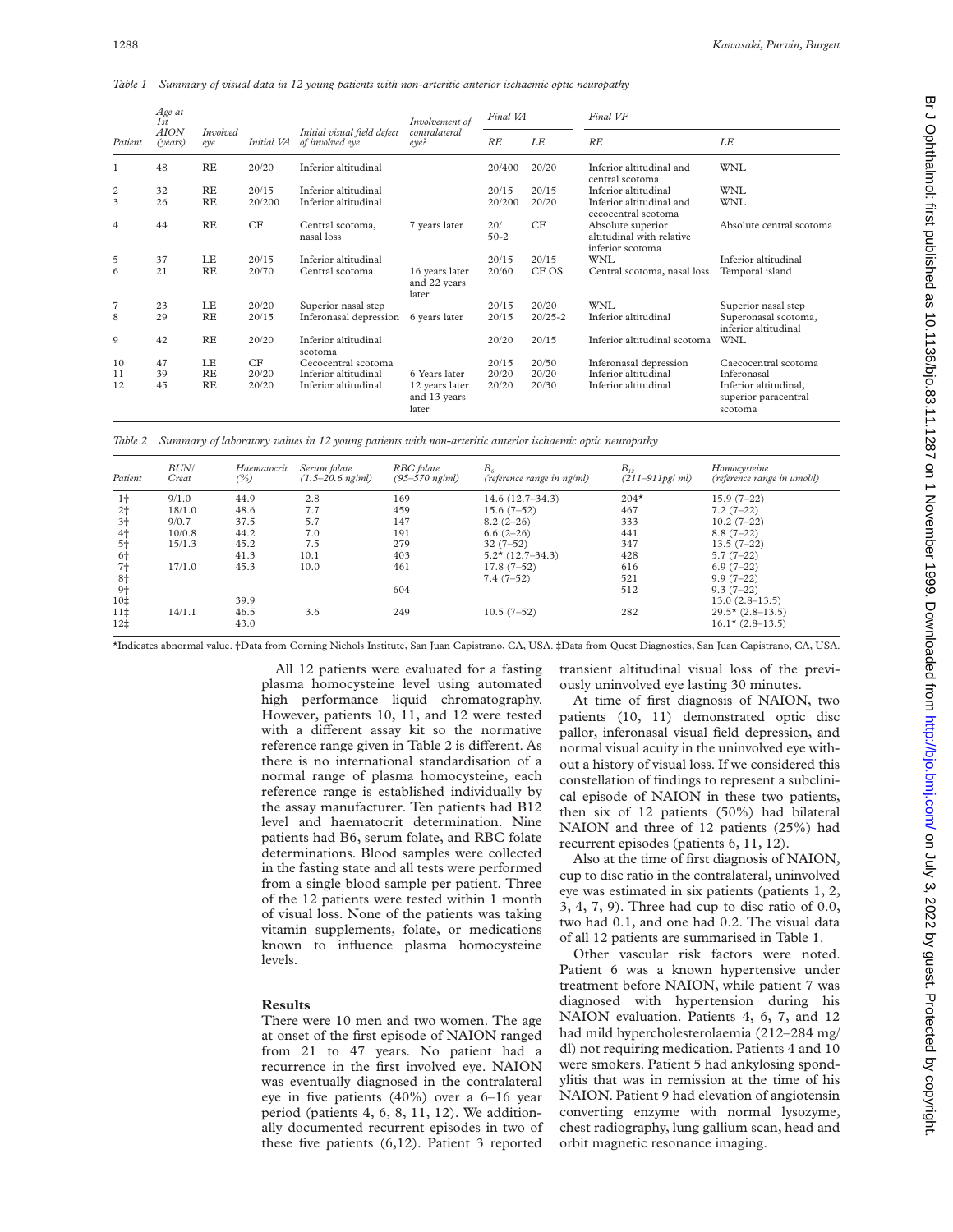

*Figure 1 Metabolic pathway of homocysteine.*

Two of 12 patients (17%) had elevated fasting plasma homocysteine levels of 29.5 µmol/l and 16.1 µmol/l (patients 11, 12). None of the patients evaluated for folate deficiency had abnormalities of haematocrit, serum folate, or RBC folate. However, patient 6 had a low B6 level and patient 1 had a low B12 level. Neither of these two patients had a macrocytic anaemia nor an elevated homocysteine. The laboratory studies and normative ranges are summarised in Table 2.

## **Discussion**

Homocysteine is an intermediary amino acid formed during the conversion of amino acid methionine to cysteine, known as the methionine trans-sulphuration pathway. Methionine, an essential sulphur containing amino acid, is demethylated to form homocysteine. This is the only metabolic pathway to form homocysteine.<sup>13</sup> Under normal physiological conditions, there is very little intracellular and plasma homocysteine because it is rapidly metabolised in one of two pathways: (1) continuation in the methionine transsulphuration pathway which serves to transfer the sulphur atom to other compounds and/or excrete it into the urine, or (2) diversion into a

remethylation pathway which serves to reconstitute and conserve methionine (Fig 1).

The enzymes in the trans-sulphuration of homocysteine require vitamin B6 as cofactor. The enzymes in the remethylation pathway require vitamins B12 and folate as cofactors. Plasma homocysteine accumulates when there is either a genetic disorder causing an enzyme defect or a nutritional deficiency of a vitamin cofactor (B6, B12, folate). Among the vitamin cofactors, folate status has the strongest inverse relation to homocysteine levels—that is, the lower the folate level the higher the homocysteine level.<sup>9</sup> <sup>13</sup> <sup>14</sup>

The pathophysiological mechanism of homocysteine associated arterial and venous thrombosis is not fully elucidated. Small, medium, and large vessels are involved. Clinical and experimental evidence has suggested both direct toxicity to endothelial cells and a synergistic interaction between homocysteine and lipoproteins. Various platelet abnormalities have also been reported, including increased adhesiveness, decreased survival, and increased thromboxane A activity. A prevailing hypothesis is that homocysteine promotes the clotting cascade via several actions: inactivation of protein C, activation of coagulation factor V, increased vascular smooth muscle proliferation, and inhibition of thrombomodulin.<sup>23</sup>

The association between elevated plasma homocysteine and early vascular occlusive disease is well established. Mild to moderate hyperhomocysteinaemia is an independent risk factor similar to smoking or hyperlipidaemia for peripheral vascular disease, stroke, and myocardial infarction among patients under age 55 years.<sup>1-8</sup> Hyperhomocysteinaemia has been implicated as a cause of retinal artery and retinal vein occlusions in young patients. Wenzler *et al* reported a series of 19 patients without diabetes, hypertension, or cardiac disease with a history of retinal artery occlusion or retinal vein occlusion before age 50 years.<sup>1</sup> They found that four of their 19 (21%) patients had elevated homocysteine levels; moreover, two of these four hyperhomocysteinaemic patients had had recurrent and bilateral retinovascular occlusive disease (recurrent branch retinal artery occlusions). Biousse *et al* described a 24 year old man with bilateral central retinal vein occlusions who was found to be hyperhomocysteinaemic.<sup>11</sup>

In our series of 12 young, non-diabetic patients with ischaemic optic disc disease, we identified two patients (patients 11 and 12) with mildly elevated plasma homocysteine. Both eventually experienced bilateral and recurrent episodes of NAION. Patient 11 had NAION in his right eye at age 39; at that time, optic disc pallor with an inferonasal visual field defect was noted in his left eye (presumably a previous subclinical episode of NAION). Six years later, he had a documented episode of NAION in his left eye at 45 years. Patient 12 had three clinical episodes of acute painless visual field loss since age 45 years. Both patients started folate supplementation with normalisation of plasma homocysteine within